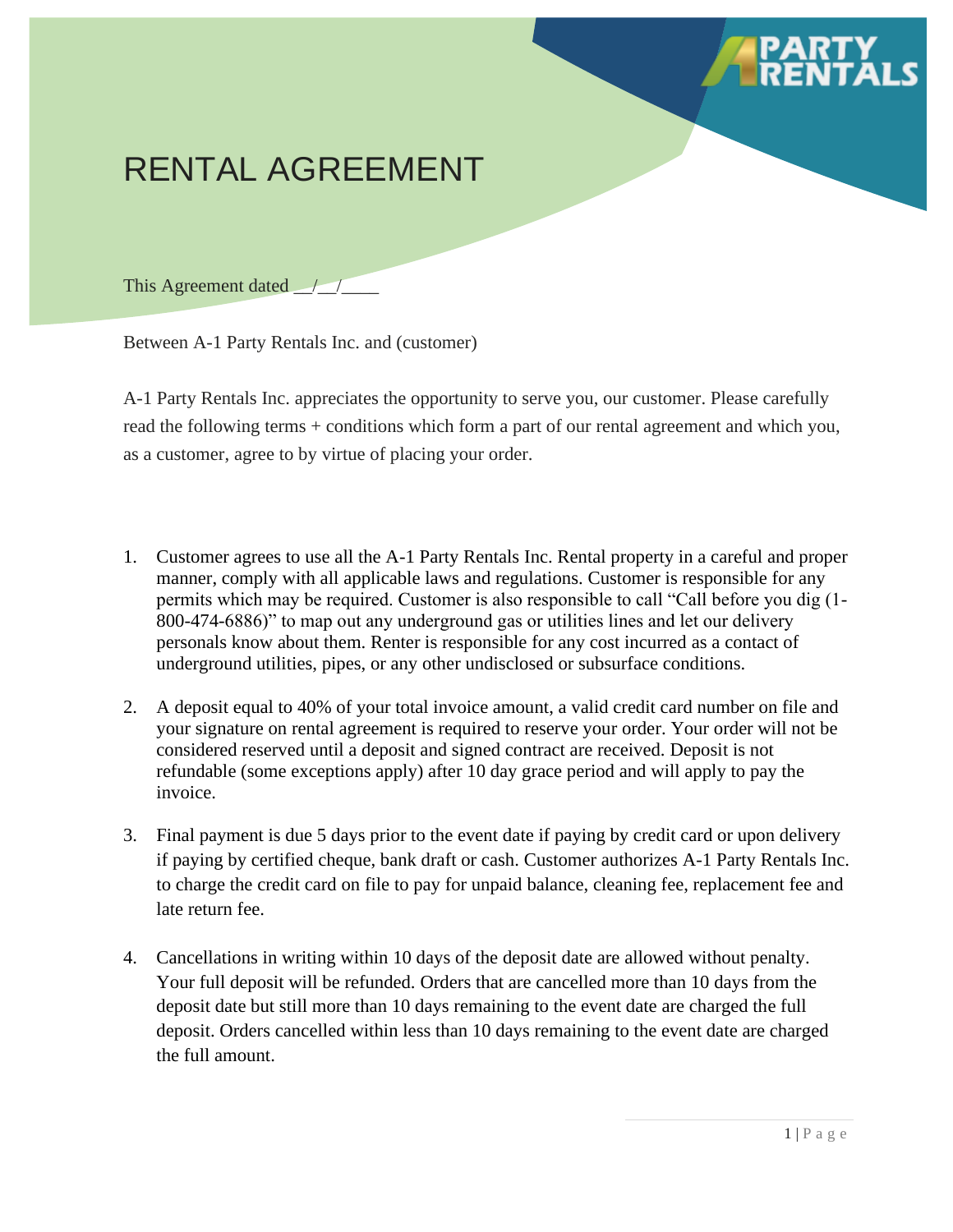- 5. Reductions are allowed by any numbers (except the tents) with 6 week notice. After that reductions are limited to 15% of the original amounts ordered per item with 30 days notice and 5% with 15 days notice. No reductions are allowed within 7 days of the event date. You may add products at any time subject to the availability.
- 6. A-1 Party Rentals Inc. guarantees to accommodate the client's delivery/pick-up request, as dated on the contract; however delays, and changes in the schedule are sometimes unavoidable due to reasons beyond our control, ie. bad weather and traffic issues, etc. The customer agrees to have the site clean and ready for delivery and installation or dismantled for pick up of equipment, and also agrees to pay an additional charge for any delay incurred along with labour charges resulting in customers' failure to do so. The Customer agrees to have all products cleaned and stacked, as received, ready for pick up, by the scheduled time.

The customer agrees that in the event of a late return, the customer will pay a late charge equal to the rental rate.

- 7. The Customer is responsible for the use of the rented items. The Customer agrees to examine the rented equipment and let A-1 Party Rentals Inc. know if it is not found acceptable or safe prior to the customer's use. A-1 Party Rentals Inc. agrees at our discretion to replace the item or adjust the rental charges accordingly. The customer acknowledges that there are no warranties on these items for minor defects from normal wear and tear that are not readily apparent.
- 8. The Customer is responsible for all items from the time of possession to the time of return. The customer assumes the entire risk of any incidents including but not limited to damaged, lost, altered, or stolen items. Except for reasonable rental usage, all items must be returned in their normal condition. For each item returned with tears, colored stains, candles burns or wax marks that may be damaged beyond repair, the Customer authorizes the use of their credit card to be charged. To avoid cleaning and/or replacing charges, the customer also agrees to the following but not limited to:
	- o Chairs & tables must be returned clean & dry.
	- o Use mechanical or drip-less candles near all Linens. Full replacement costs will be charged for linens returned with candle- wax stains, burns, mildew, rips & tears, staple marks, tape, glue, gum, or other irremovable stains. Please shake out all linens and keep dry to prevent mildew from building.
	- o Use only elasticized table covers or plastic table clips to hold down table coverings. Tables and chairs returned with staples, tape, glue, gum residue, or other damage will result in cleaning or replacement fees.
	- o Pay Fees for all required post-cleaning of tents including, but not limited to smoke, tar, lipstick, ink, crepe paper/tissue paper bleeds, sap, wax, grease, paint, gum, tape, wine, food, flower, pollen, and any other stain or markings. DO NOT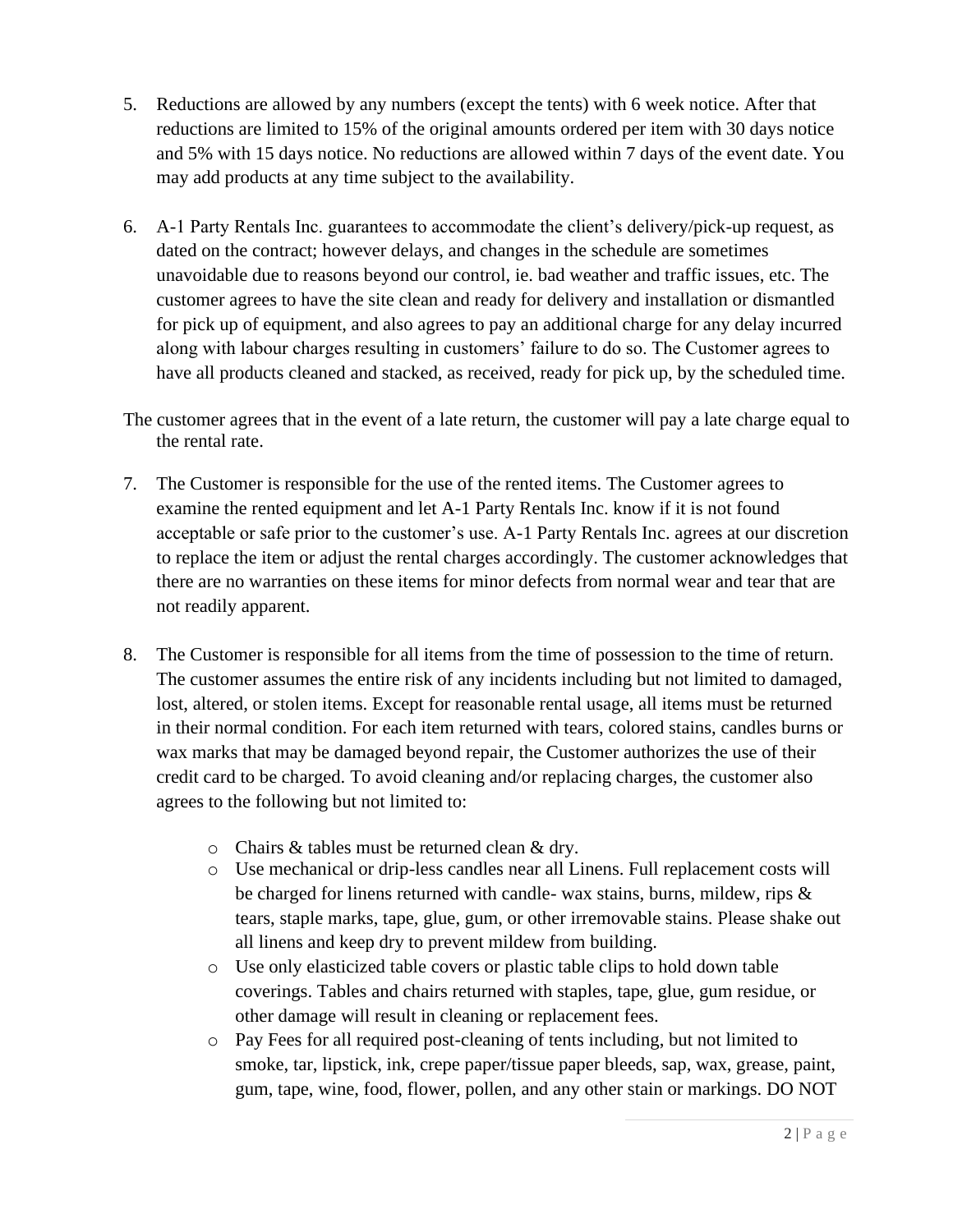ATTEMPT TO CLEAN THE TENT FABRIC YOURSELF. You may wipe down the tent fabric and poles with a mild soap and water solution and a

- ➢ Initial:
- $\triangleright$  micro-fiber cloth only. Other products, solutions, and cloths can seriously damage the material and may result in full canopy replacement costs (please note that tent canopy replacement costs can be several thousand dollars).
- 9. Damage waiver fee is a optional non refundable 7% charge added to all rental contracts unless otherwise declined. It limits Customers liability by 75% against accidental damage from normal usage. Damage waiver does not cover loss or damage occurred due to negligence, theft, or will full intent. Lost items are not covered by DW and are charged at replacement cost price. You are responsible for any loss or damage to the rented items and for their return in the same condition in which they were received, except for ordinary wear + tear.
- 10. The Customer agrees to immediately discontinue the use of rented items should it at any time become unsafe and will immediately (one hour or less) notify A-1 Party Rentals Inc. of the facts. In event of severe weather, immediately vacate the tent. Severe weather can result in risk of tent collapse and lightning strikes. During electrical storms please leave immediately. Do not touch ANY portion of the tent or attempt to secure it. In all events A-1 Party Rentals Inc. shall not be responsible for injury, damage, personal loss, or death resulting from failure or defect of rented items.
- 11. The Customer hereby freely, voluntarily and without duress releases A-1 Party Rentals Inc. and any of its staff from any liability or claim that the Customer may have against A-1 Party Rentals Inc. with respect to, any loss, expenses, penalties, damages, costs or personal injuries, illness including death suffered by the customer, their guests or anyone else by reason of transportation, handling, operation or use of rental equipment. The Customer understands and acknowledges that this release discharges A-1 Party Rentals Inc. from any and all liability or claim that the Customer may have against A-1 Party Rentals Inc. The Customer agrees to use all equipment solely at their own risk. A-1 Party Rentals Inc. is not the manufacturer, representative, nor the agent for the manufacturer, therefore no warranties are given, expressed or implied as to the design, quality, capacity and safety of the products. The Customer does hereby release and forever discharge and hold harmless A-1 Party Rentals Inc. and its staff and its successors and assigns from any and all liability claims, and demands of whatever kind of nature, either in law or in equity, which arise or may hereafter arise from Customer's possession and use of A-1 Party Rentals Inc. equipment.
- 12. The customer agrees that if any legal proceedings are brought against A-1 Party Rentals Inc. to recover compensation for injuries to individuals or damages to personal property occurring in connection with the event, the customer will provide a defence for A-1 Party Rentals Inc. and any of its employees named in such proceedings and will indemnify A-1